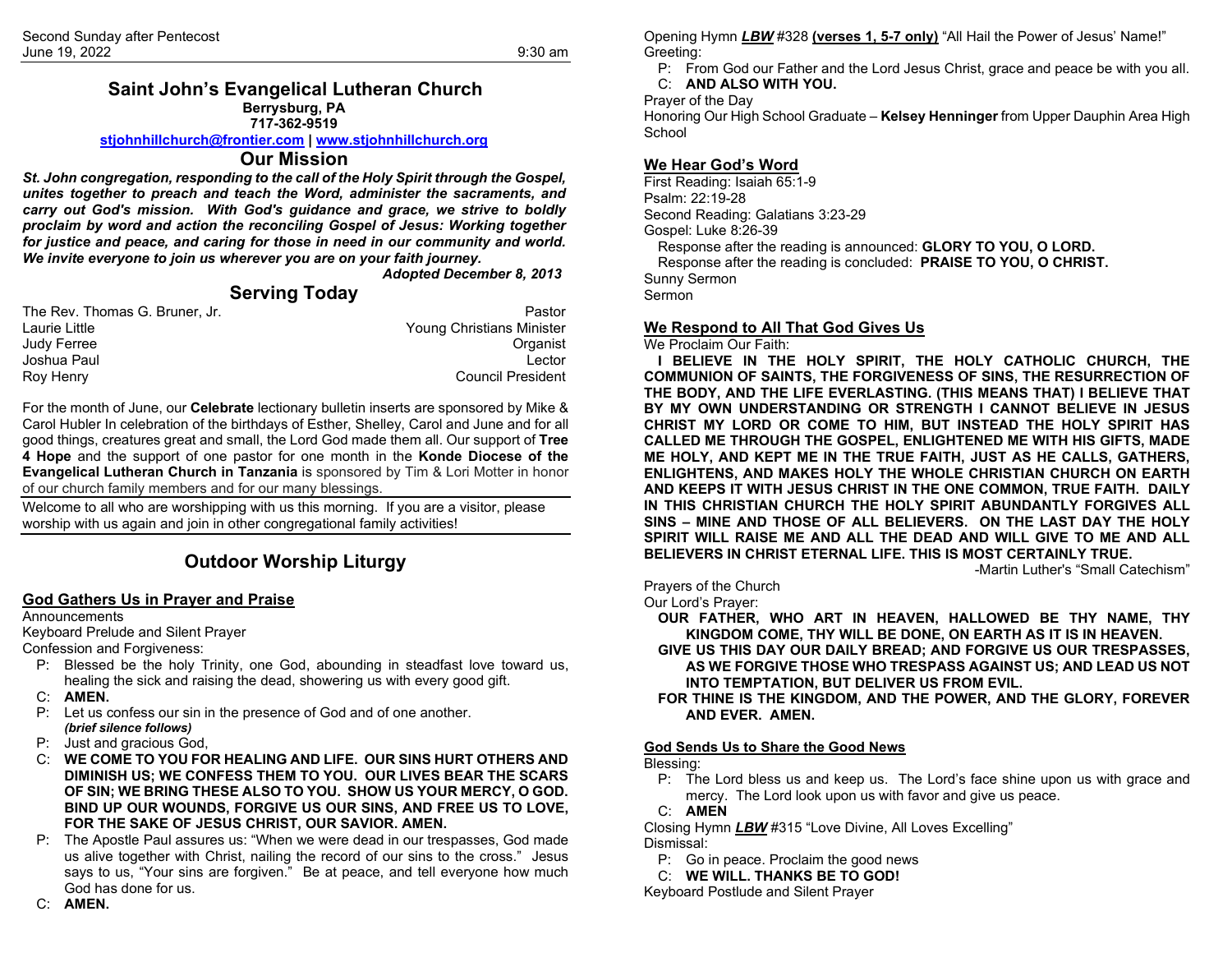#### **Today, Sunday, June 19**

*In keeping with current guidance from the Centers for Disease Control and Prevention for Dauphin County, masks are not required for anyone gathering indoors in person on Sunday morning, but they remain an option for everyone. And, with the coming of summer, more open windows, and frequent outdoor activities, masking and safe distancing are no longer required for those gathering in-person with Miss Laurie for SONDay Celebration, but here too they remain an option for everyone. Of course, please do not attend any kind of in-person activity if you aren't feeling well for any reason.* 

8:45am Adult Bible Study (In-Person)

9:30am SONDay Celebration (In-Person)

9:30am **Outdoor Worship** in the Pavilion (In-Person and On Zoom)

#### **Monday, June 20**

### 8-9:30am Pastor Tom's Office Hours

*From Monday evening until the morning of Friday, July 8, Pastor Tom is planning to take time away. In his absence, Pastor Godfred Effisah (pronounced eh-FEEsuh), who serves the Rife/Killinger Parish, will be on call for any emergency needs for pastoral care. Should you need to get in touch with him, please call Fay Nichols, our Telephone Prayer Chain Coordinator, at 717-329-7447, who will both place the concern on the prayer chain and contact Pastor Godfred. Or, Pastor Godfred can be reached directly by calling 571-572-0119. For all non-emergency matters, Pastor Tom will return to the office on the morning of July 8.*

#### **Next Sunday, June 26**

#### Third Sunday after Pentecost

*In keeping with current guidance from the Centers for Disease Control and Prevention for Dauphin County, masks are not required for anyone gathering indoors in person on Sunday morning, but they remain an option for everyone. And, with the coming of summer, more open windows, and frequent outdoor activities, masking and safe distancing are no longer required for those gathering in-person with Miss Laurie for SONDay Celebration, but here too they remain an option for everyone. Of course, please do not attend any kind of in-person activity if you aren't feeling well for any reason.* 

- 8:45am Adult Bible Study (In-Person)
- 9:30am SONDay Celebration (In-Person)
- 9:30am **Outdoor Worship** in the Pavilion (In-Person and On Zoom) *(We will have approximately 80 well-spaced metal chairs set up in advance, but anyone who would prefer to do so is also welcome to bring along their own camp chairs to create their own well-spaced seating. Please keep in mind that this will be an outdoor service on a Hill known for its cool breezes – be sure to dress warmly and bring a sweater or jacket!)*

# *THANK YOU TO MATT WILLIARD WHO WILL BE OUR GUEST WORSHIP LEADER IN PASTOR TOM'S ABSENCE, AS WE WELCOME THE MUSIC OF THE LYKENS VALLEY BLUEGRASS BAND!*

On Sunday morning, July 10, from 8:30 to 9:30am *(starting 15 minutes earlier than our normal Adult Sunday Morning Bible Study and running approximately 15 minutes longer)* Gary Daniels and Rob & Courtney Foreman will lead a session to familiarize all interested persons with our Automatic External Defibrillator (AED) unit. Please note that the unit is designed to be used in an emergency even by someone who knows nothing about it, and we are already blessed to have many medically-trained persons in our congregational family who are familiar with AED's, but it seems like yet another good way to care for each other in Jesus' Name to have as many of us as possible who currently know nothing about AED's (like Pastor Tom for instance) become a bit more familiar. The program is designed for all ages from older children on up and no sign-up is needed.

Especially with all of the current discussion and debate surrounding the legality of abortion in our country, it would be easy to come to the conclusion that there is only one way for a Christian to faithfully view and understand this complex issue. Many Lutheran Christians are not aware that we of the Evangelical Lutheran Church in America have had a social statement dealing with abortion for many years now, a statement which can be a great help as we all seek to be a meaningful part of this national discussion. To shed some light on this social statement, and to discuss the entire issue in some depth, Pastor Tom will be leading a two-part study during **Sunday Morning Adult Bible Study** at **8:45am** on **Sundays, July 17 and July 31**. Please watch for more information!

Containers are located in the foyer for food donations for the food pantry at the Upper Dauphin Human Services Center in Lykens. Please drop off non-perishable food items at any time and, as the contributions add up, deliveries will be made to the pantry by **Larry Gessner**. Thank you!

To make sure that our blessed prayer shawls get to as many folks in need of God's healing touch as possible, it is now possible for anyone from the St. John congregational family to deliver a prayer shawl to a person who is known to them to be hurting in body, mind, and/or spirit, and who would be blessed by receiving one of our shawls. To obtain a shawl, please first contact Pastor Tom, who will help you with the process. *(Please bear in mind that it is the intention of the prayer shawl ministry that each person receive just one shawl "for life", to be used in whatever time(s) of brokenness they may face.)*

If you are an Amazon.com shopper, our congregation is registered with the "Amazon Smiles" program, whereby Amazon donates one half of one percent of your purchase amount to a charitable organization that you select. Please note that, to qualify, your purchase has to be made through the "smile" side of things, to which you will find a very easily identifiable link from the main part of the Amazon.com website. (Once there, it can be a bit tricky to pick out our congregational name from all of the "St. John's" – look for **St John Evangelical Lutheran Church, Berrysburg, PA**. Once you have selected us the first time, we will automatically be designated each time you shop and you won't need to re-do the search.) All monies received in this way will be automatically deposited for use in the Current Fund.